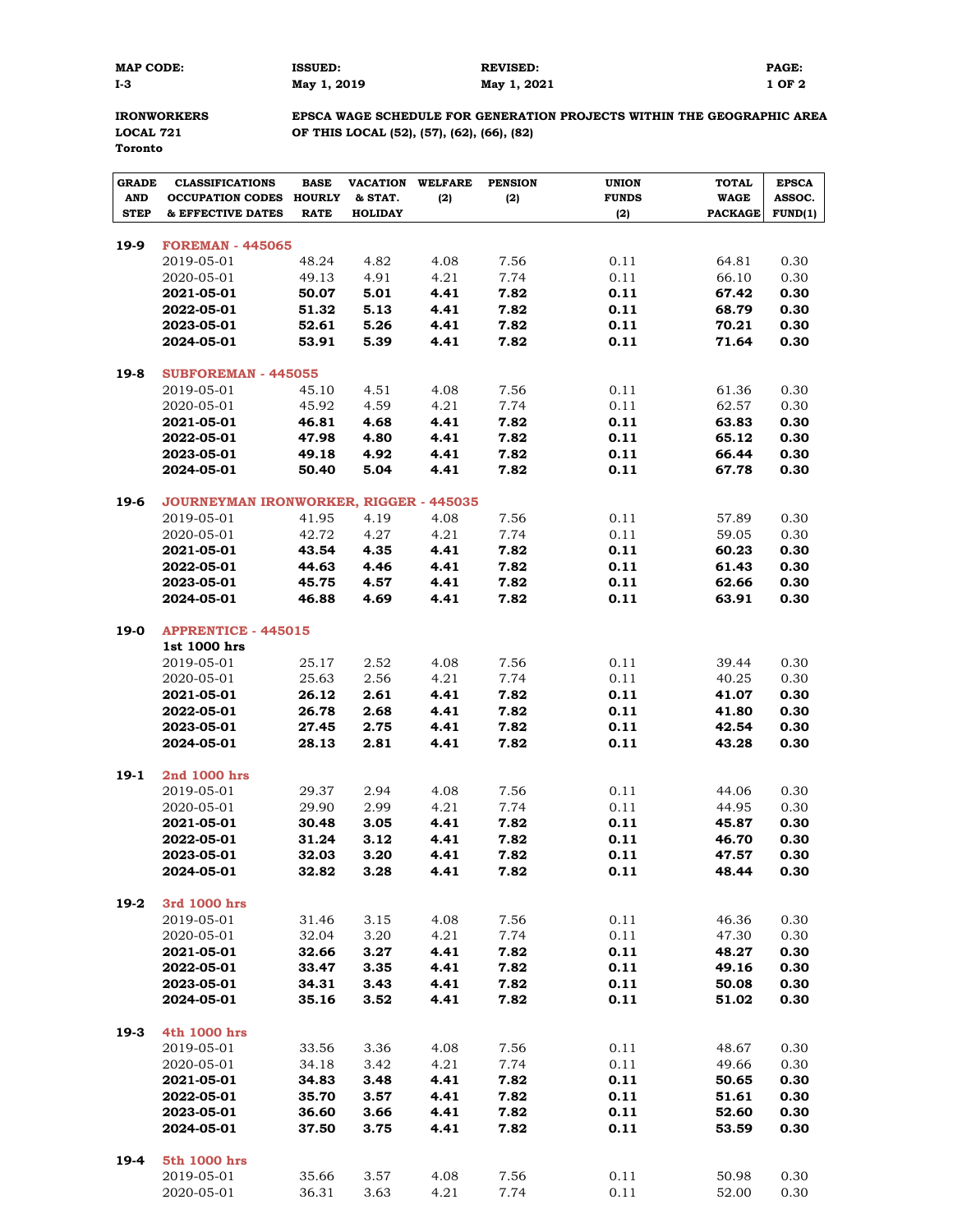| 2021-05-01 | 37.01 | 3.70 | 4.41 | 7.82 | 0.11 | 53.05 | 0.30 |
|------------|-------|------|------|------|------|-------|------|
| 2022-05-01 | 37.94 | 3.79 | 4.41 | 7.82 | 0.11 | 54.07 | 0.30 |
| 2023-05-01 | 38.89 | 3.89 | 4.41 | 7.82 | 0.11 | 55.12 | 0.30 |
| 2024-05-01 | 39.85 | 3.99 | 4.41 | 7.82 | 0.11 | 56.18 | 0.30 |